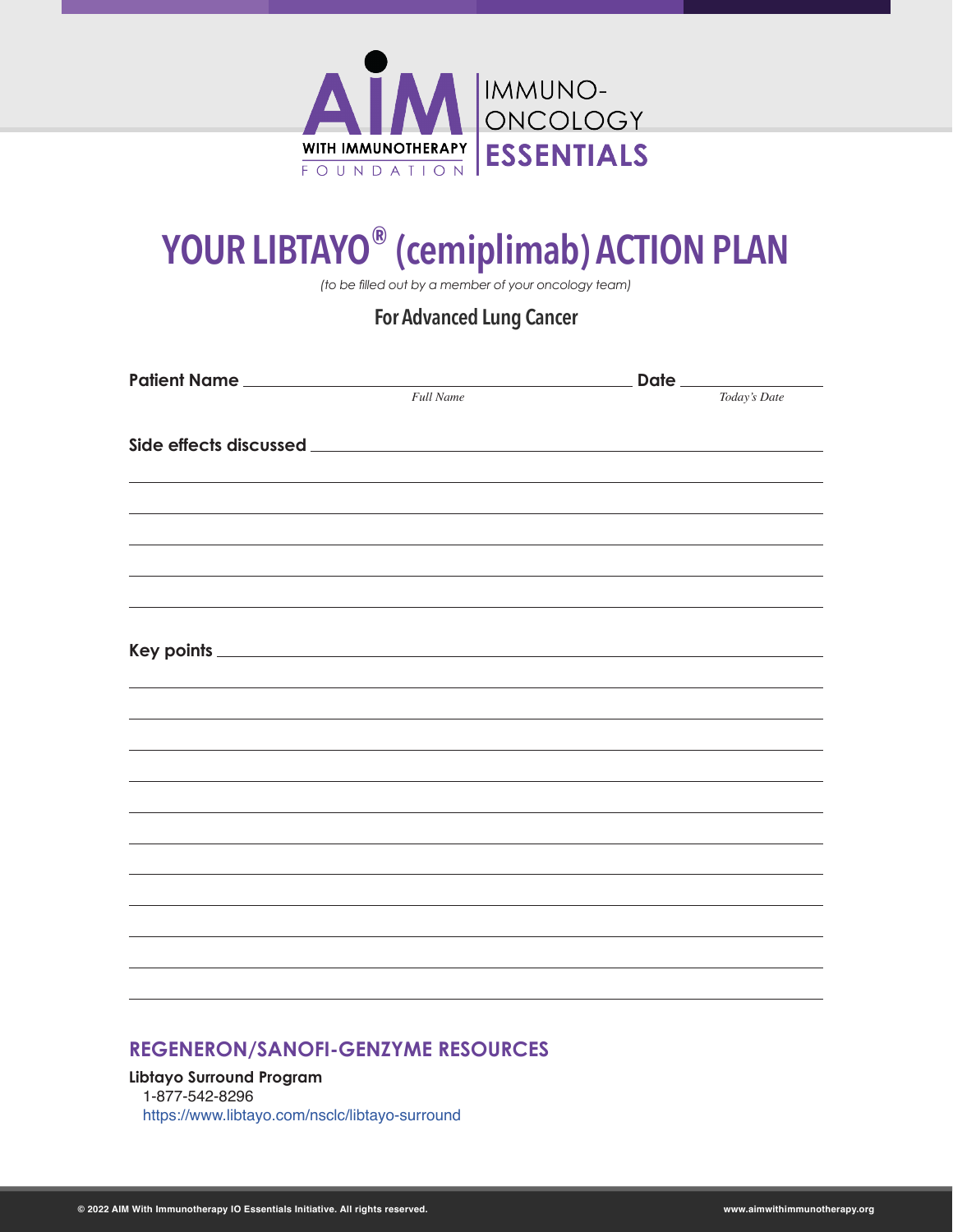

# **LIBTAYO® (cemiplimab) TAKING THE MEDICATION**

#### **HOW IT'S GIVEN**

- Libtayo is given through your vein via an intravenous (IV) line. The treatment takes 30 minutes
- Treatments are given every 3 weeks
- Your oncologist will decide how many treatments you need
- You will need to have blood tests before, during, and after treatment
- It is important to keep appointments with your oncology team to receive your treatment. If you miss an appointment, call as soon as possible to reschedule and to receive instructions about what to do.

**Problems you may have while receiving the medications through the IV line:** Some people may have a bad reaction to the IV treatment itself. Tell your healthcare team member immediately if you have any of these symptoms during a treatment session:

- Chills or shaking • Itching or rash
- Difficulty breathing
- Feeling like you are going to pass out

- Flushing (turning red)
- Fever or feeling hot

• Dizziness

- **Common side effects of Libtayo:** Even minor side effects could be serious and you should report them all to your oncologist's office. The most common side effects of taking Libtayo are:
	- Musculoskeletal pain
- Lack of appetite
- Rash
- Pneumonia
- Low red blood cell count \*(anemia) • Cough

#### **Report any changes in how you feel to your oncologist's office**

Even small changes in your health or the way you feel that don't seem like a big deal may be a sign of a serious side effect. Don't "tough it out" or try to manage it yourself if you think you are having a side effect—report it immediately! Getting it checked out early may prevent it from becoming a bigger problem.

**Avoid pregnancy:** Use birth control during therapy and for 4 months after your last treatment if you are of childbearing age. Tell your oncologist's office right away if you or your partner becomes pregnant or think you are pregnant while on Libtayo, as it can cause harm to an unborn baby.

#### **IMPORTANT SIDE EFFECTS**

Your oncology team may discuss some side effects of Libtayo that can lead to serious problems if they aren't taken care of right away. These sections give information about possible symptoms, what you should tell your oncology team, when you should get medical help immediately, and any steps you can take to help ease the symptoms.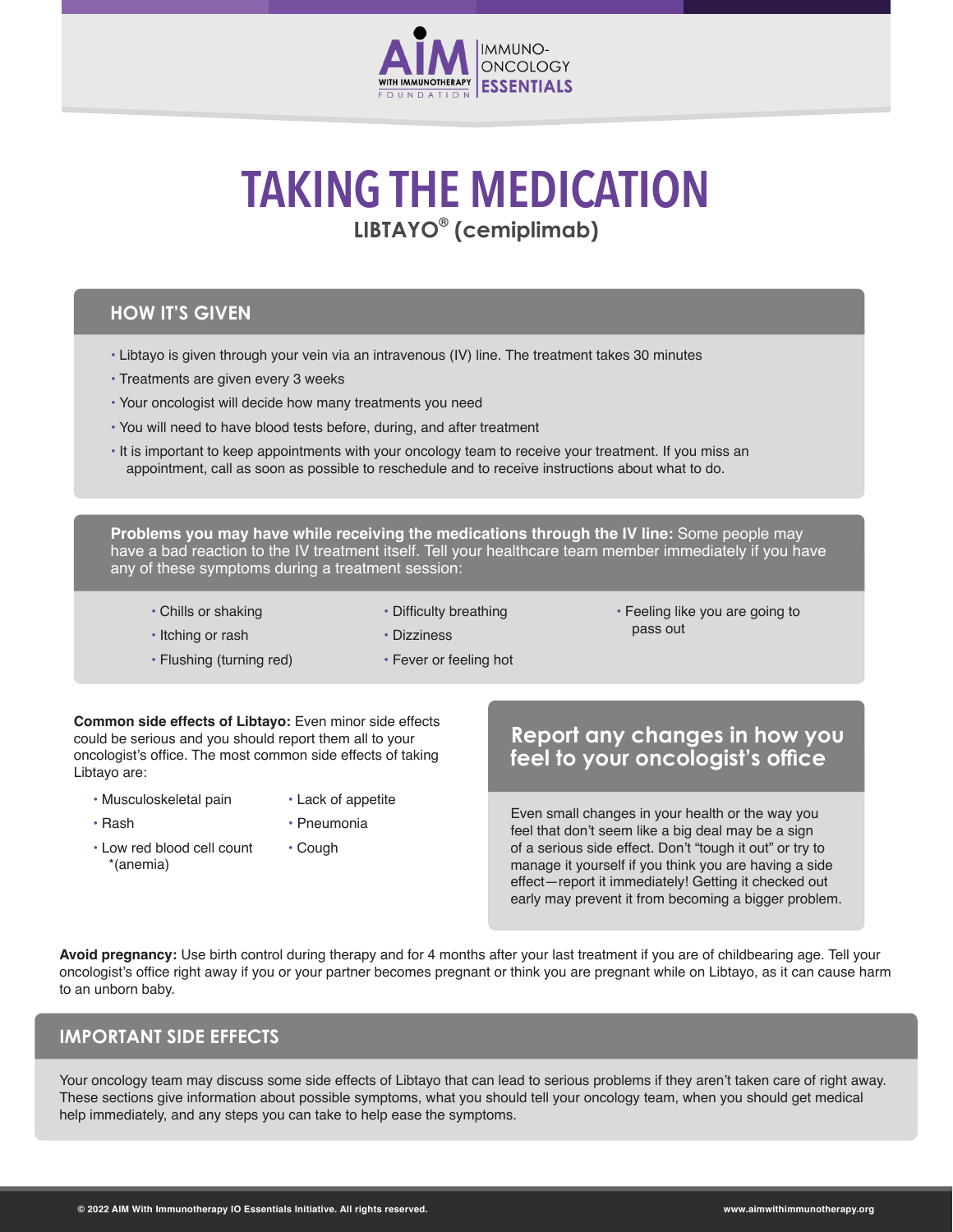

# **LUNG AND BREATHING PROBLEMS LIBTAYO® (cemiplimab)**

*Report immediately to your oncologist's office*

## **What are the symptoms?**

- Changes in breathing
- Dry cough
- Chest pain
- Worsening of existing breathing symptoms
- •Increased shortness of breath Decreased oxygen saturation when you walk or exercise
- Shortness of breath when you are resting
- at rest or with ambulation

#### **What you should tell your oncology team member:**

- •When you first noticed the changes in your breathing or cough
- •If you are feeling very tired, are wheezing (making a whistling sound when you breathe), or have a fever
- •If the symptoms are interfering with your daily activities
- •If you've ever had breathing problems before and if your existing symptoms are worse
- •If you have respiratory allergies to pollen, trees, pets, or other things or food allergies and if you've recently been exposed to these allergens
- •If you think you've been exposed to cold or flu viruses
- •Interventions you've tried at home (eg, inhaler, cough medicine, etc)

#### **Red flag(s):**

- •If you are having any trouble breathing, new or worsening cough, and particularly if symptoms come on suddenly
- •Any chest pain

#### **Call your oncologist's office immediately. If no one is available, go directly to the emergency room.**

#### **Taking care of your lungs:**

- •Avoid environments that can irritate your lungs or make it hard to breathe. For instance, if you work outdoors, pollen or chemicals may affect you. If you have a hobby like painting, use of certain chemicals might be a problem
- •Wear a pollen mask or a respirator when you are around things that may irritate your lungs
- •Adhere to any pre-existing asthma or allergy treatment plans during your cancer therapy
- •Check with your HCP before using any steroid-based inhalers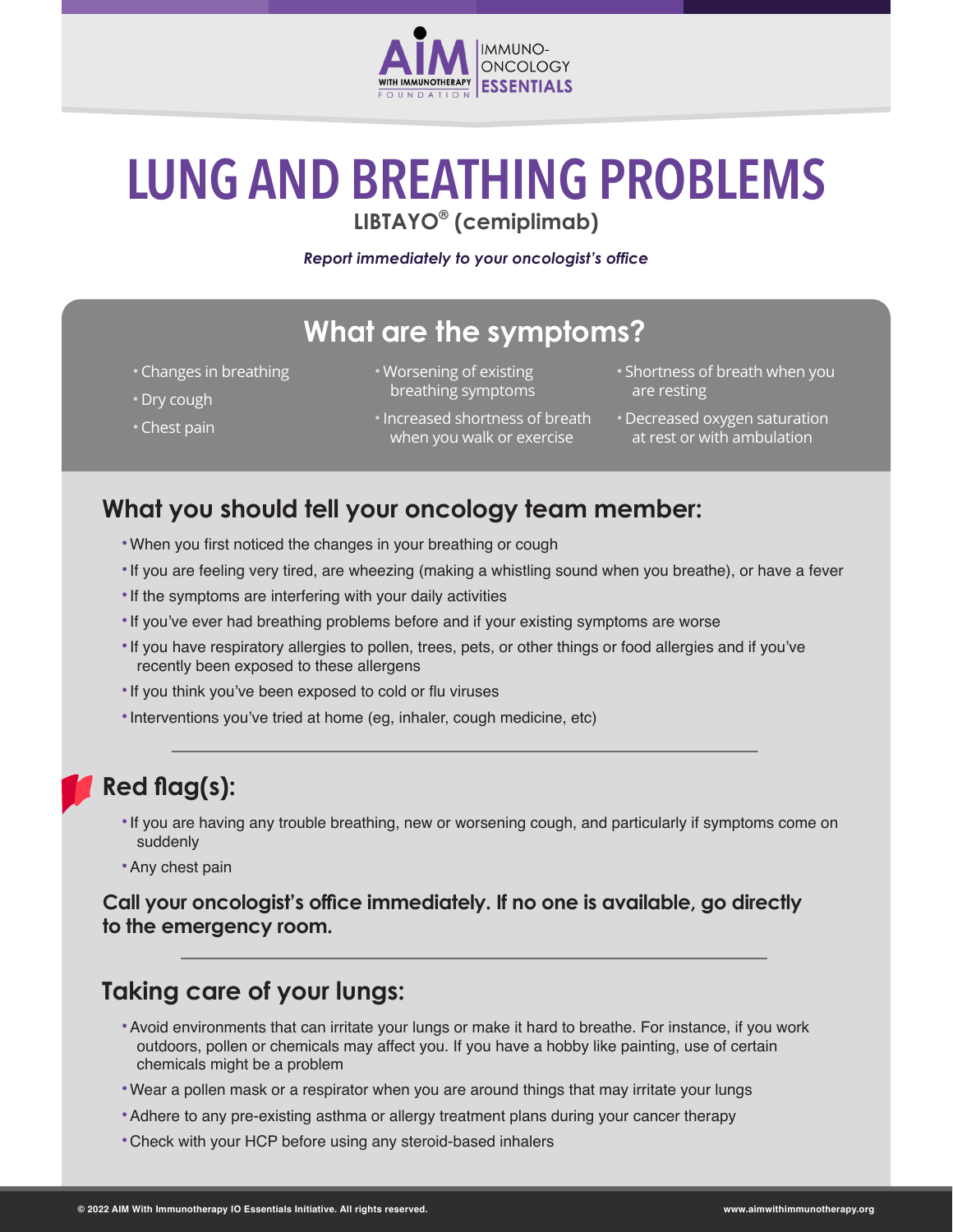

# **DIARRHEA /STOMACH PROBLEMS**

**LIBTAYO® (cemiplimab)**

#### *Report immediately to your oncologist's office*

## **What are the symptoms?**

- Diarrhea or mushy stools
- Nausea (upset stomach) and
- Changes in your bowel movements (more or less frequent)
- vomiting (throwing up)
- Bloating in the stomach and/or gas

• Feeling very tired

• Fever

- Pain or cramping in the stomach
- Lack of interest in food

#### **What you should tell your oncology team member:**

- •When you first noticed the changes in your bowel movements
- •What your bowel movements are like—hard, solid, soft, loose, or liquid
- •What color your stool is—light or dark—and if there is blood or mucus in it
- •If your stool floats
- •How often you are having bowel movements
- •If you have any of the other symptoms listed in the box above
- •If you have been losing or gaining weight without trying
- •How much and what you are eating and drinking each day
- •If you've ever had digestive/stomach problems before
- •If the symptoms are interfering with your daily activities
- •A list of medications and supplements you're taking
- •Anything else you have tried at home to manage the symptoms

### **Red flag(s):**

•If you have sudden, severe pain or tenderness in the stomach, especially if you also have a fever

#### **Call your oncologist's office immediately. If no one is available, go directly to the emergency room.**

#### **Taking care of your digestive system:**

- •Call your oncologist's office IMMEDIATELY if you have diarrhea
- •Take over-the-counter or prescription medications AS INSTRUCTED by your oncology team
- •Avoid spicy foods, high-fiber cereals, red meats, fats, dairy products, raw fruits (except bananas), vegetables, caffeine, alcohol, and sugar
- •Instead, eat bland foods such as bananas, pudding, rice, toast, oatmeal, or crackers
- •Drink water, weak tea, clear broth, watered-down juice, Pedialyte® , or sports drinks (Gatorade® , Powerade® ), or suck on popsicles to prevent dehydration
- •Do not use laxatives or stool softeners if you have diarrhea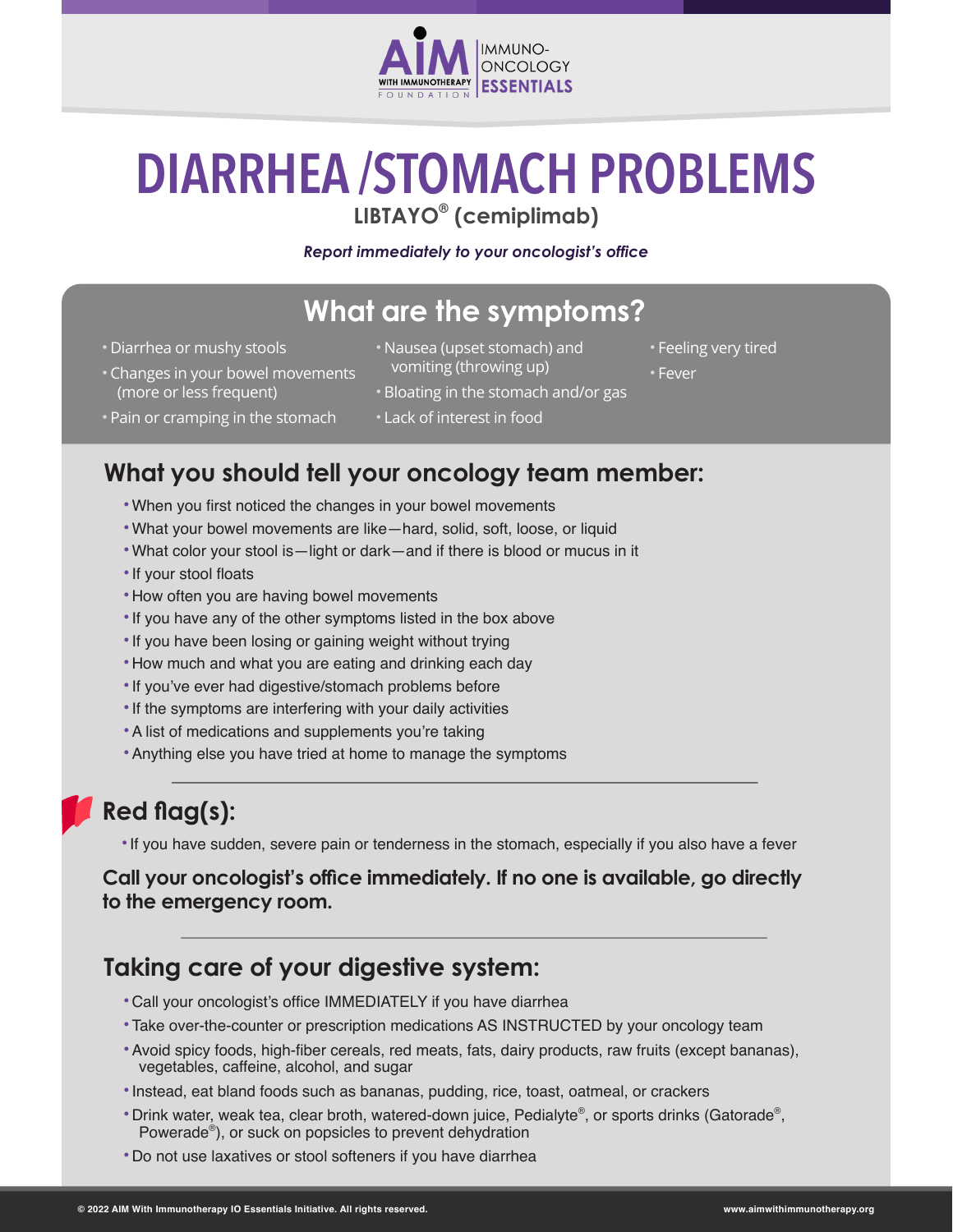

# **KIDNEY PROBLEMS LIBTAYO® (cemiplimab)**

*Report immediately to your oncologist's office*

## **What are the symptoms?**

• Changes in how often you urinate

• Changes in the color of your urine, blood in your urine

- Pain or hesitation when you urinate
- Pain in your upper back or belly and sides (flank pain)
- **What you should tell your oncology team member:**
	- •When you first noticed the changes in urination and if the changes came on slowly or suddenly
	- •What the color of your urine is (light, dark) and whether you've noticed blood in it
	- •If your urine is foamy or bubbly
	- •How often you are urinating (more or less frequently)
	- •If you are having any trouble urinating
	- •How much and what you are drinking each day
	- •If you have pain in your lower stomach or back:
		- Sharp or dull
		- Constant or it comes and goes
	- •If you also have nausea or vomiting (throwing up)
	- •If you have a headache and/or a general feeling of being unwell
	- •If you have swelling in your ankles
	- •If you have a fever
	- •If you have lost your appetite
	- •If you've ever had urinary tract infections or kidney problems before
	- •If the symptoms are interfering with your daily activities
	- •A list of medications and supplements you're taking
	- •Anything else you have tried at home to manage the symptoms

### **Red flag(s):**

•If symptoms come on suddenly and you are in intense pain, have a high fever, or can't stop vomiting

#### **Call your oncologist's office immediately. If no one is available, go directly to the emergency room.**

#### **Taking care of your kidneys:**

- •Drink lots of fluids every day to flush your system out
- •Avoid alcohol and caffeine
- •Check with HCP before taking any non-steroidal anti-inflammatory drugs (NSAIDs) such as aspirin, naproxen, and ibuprofen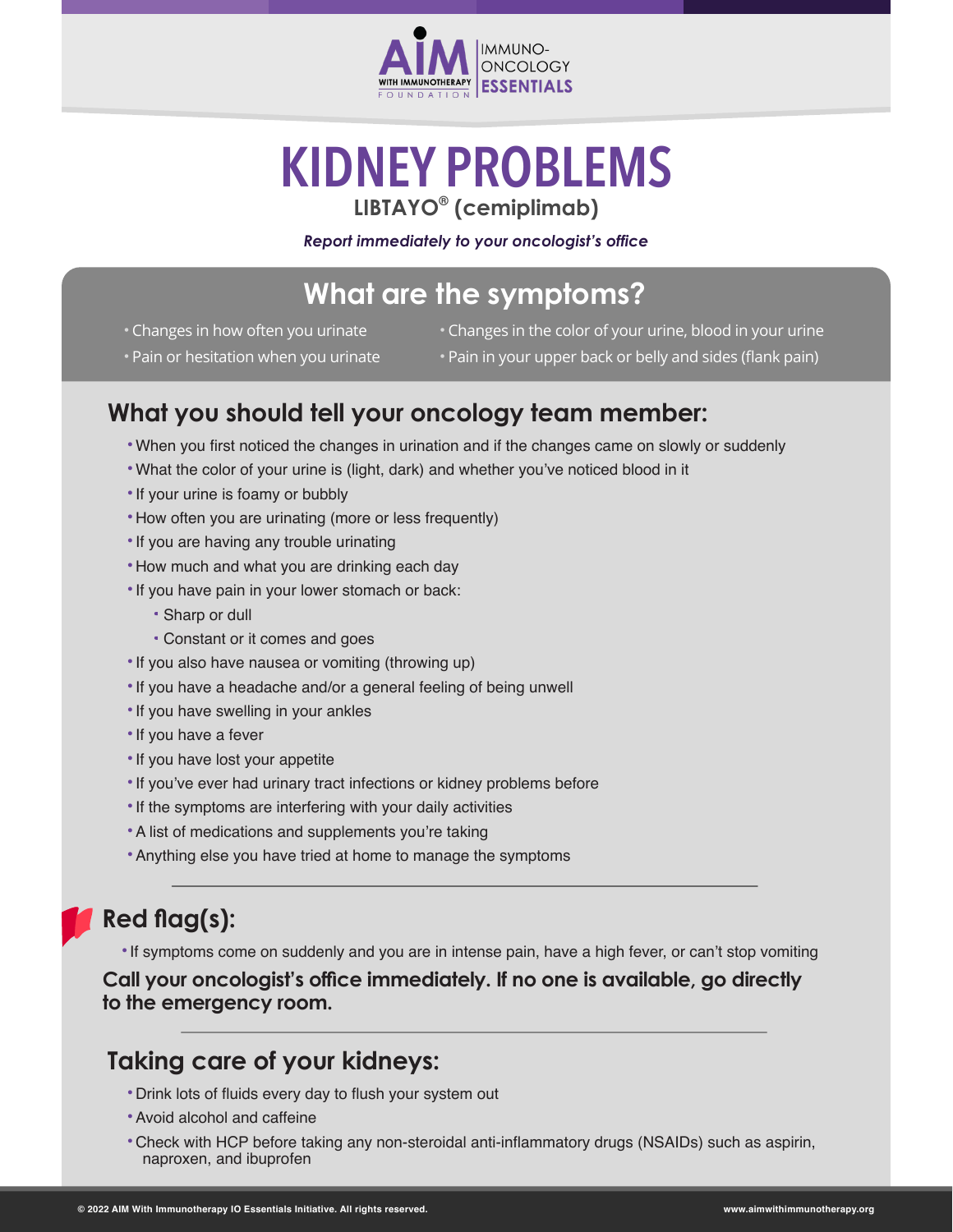

## **SKIN CHANGES LIBTAYO® (cemiplimab)**

*Report immediately to your oncologist's office*

## **What are the symptoms?**

- A skin rash with or without itching
- Skin burning or tightness
- •Itching without a rash
- Skin blisters
- Peeling skin
- Sores in your mouth or rectum

#### **What you should tell your oncology team member:**

- •When you first noticed the rash or itchiness
- •What the rash looks like (eg, flat, bumpy, red, acne-like, hives)
- •Where the rash is and how much of the body it is covering
- •If the skin change is making it difficult for you to get dressed, perform daily activities, or sleep
- •If you have had any skin problems in the past
- •If you have started any new medications recently
- •If you have been using a new soap or been around new chemicals or animals recently
- •What you have tried at home to manage the symptoms

### **Red flag(s):**

- •If you have a rash that covers a large part of your body or that is quickly getting worse
- •Blisters in your mouth or on your rectum
- •Skin that is peeling and/or intense or widespread itching

#### **Call your oncologist's office immediately. If no one is available, go directly to the emergency room.**

#### **Taking care of your skin:**

- Avoid soap. Instead, use gentle, nonsoap cleansers such as Cetaphil®
- •Avoid hot showers or baths (short, lukewarm showers are OK)
- •Apply a cool cloth to the area
- •Apply a cooling cream with menthol or camphor to the area (refrigerate the cream first for even greater relief)
- •Keep your fingernails short to protect your skin from damage if you scratch
- •Apply a moisturizer that contains the ingredients urea or glycerin daily
- •Don't use lotions that have perfumes or dyes
- •Protect your skin from the sun by wearing sunscreen, a hat, and UV-protective clothing and sunglasses. Don't forget your hands and face
- •Your oncology team may tell you to take an antihistamine by mouth or apply a corticosteroid cream to reduce the itching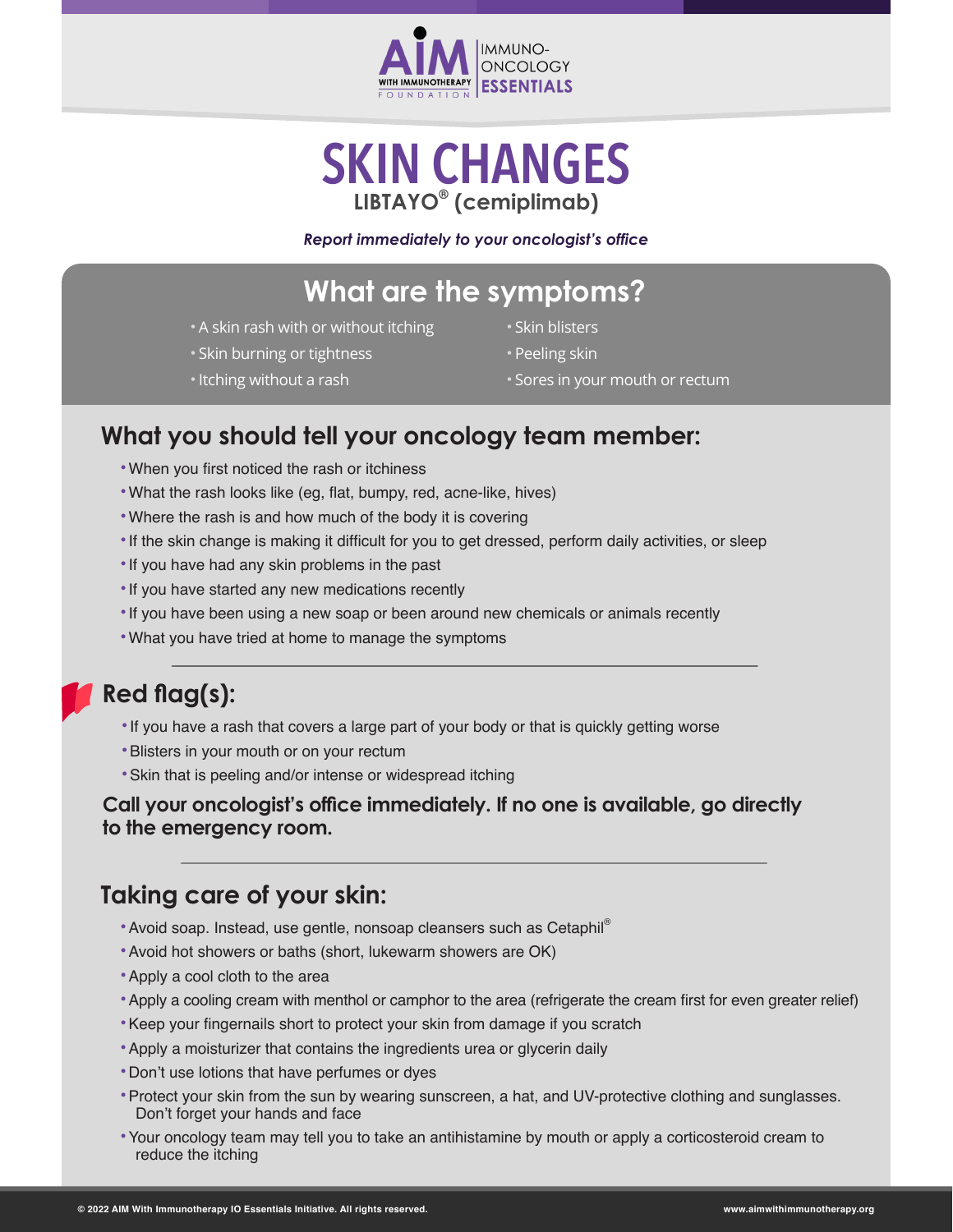

# **MOUTH PROBLEMS LIBTAYO® (cemiplimab)**

*Report immediately to your oncologist's office*

## **What are the symptoms?**

- Sensitivity or burning when you eat/drink
- Mouth sores
- Mouth pain affecting your tongue, gums, and the inner lining of the cheeks and lips
- Dry mouth, dry or thick saliva

#### **What you should tell your oncology team member:**

- •When you first noticed the changes in your mouth
- •If the changes are making it difficult for you to eat, drink, or swallow
- •If you have been losing or gaining weight without trying
- •If you are waking up at night to sip water
- •If your symptoms are worsening
- •Any mouth or dental problems you have had in the past and how severe they were
- •How much and what you are drinking each day
- •A list of medications and supplements you're taking
- If you are using any lozenges for dry mouth
- •Anything else you have tried at home to manage the symptoms

#### **Red flag(s):**

•If you feel weak, dizzy, confused, or have intense pain

**Call your oncologist's office immediately. If no one is available, go directly to the emergency room.**

#### **Taking care of your mouth:**

- •Drink lots of fluids every day
- •Avoid hot, spicy, or acidic foods (such as tomatoes)
- •Brush your teeth at least twice a day using a soft toothbrush. Avoid toothpaste with whitening agents
- •Floss once a day
- •Use mouth rinses, mints, or other products recommended by your oncology team to relieve your mouth symptoms
- •Avoid commercial mouthwashes or those that have alcohol in them as they can dry your mouth out more
- •Have regular dental checkups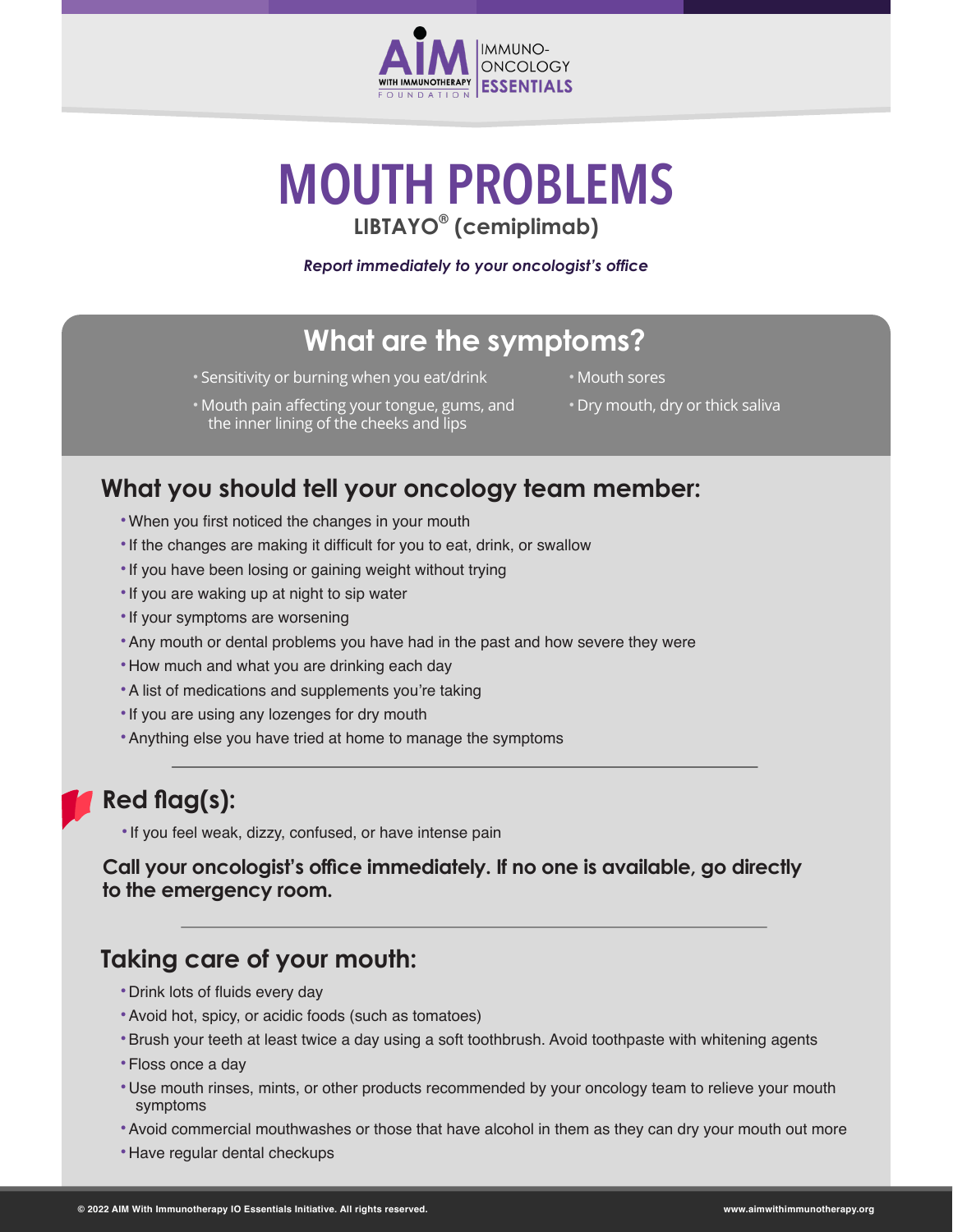

# **LIVER PROBLEMS LIBTAYO® (cemiplimab)**

#### *Report immediately to your oncologist's office*

### **What are the symptoms?**

- Changes in your energy level (more tired)
- Yellowing of your skin or the whites of your eyes
- Change in the color of your stool (paler)
- Change in the color of your urine (darker, tea-colored)
- Abdominal pain, particularly on the upper right side of the stomach
- Bruising more easily
- Bleeding more easily
- Fever
- Confusion, drowsiness, feeling "foggy"
- •Increased sweating
- Abdominal bloating

#### **What you should tell your oncology team member:**

- •When you first noticed the symptoms above
- •How severe the symptoms are
- •If you have been losing or gaining weight without trying
- •If the symptoms are interfering with your daily activities
- •A list of medications and supplements you're taking (especially any product containing acetaminophen [example, Tylenol® ])
- •If you drink alcohol and how much per day
- •If you've ever had liver problems before
- •Anything else you have tried at home to manage the symptoms

#### **Red flag(s):**

- •If you have severe pain and/or swelling in your stomach
- •Your skin or the whites of your eyes have turned yellow

•You're very drowsy all day

•You feel confused or foggy

**Call your oncologist's office immediately. If no one is available, go directly to the emergency room.**

#### **Taking care of your liver:**

- •Drink lots of fluids every day
- •Don't drink a lot of alcohol (no more than one drink per day for women and two drinks per day for men) or avoid alcohol all together
- •Eat a well-balanced diet without too much fat and stay active to maintain a healthy weight
- •Do not take more acetaminophen (example, Tylenol® ) or prescription pain medication than recommended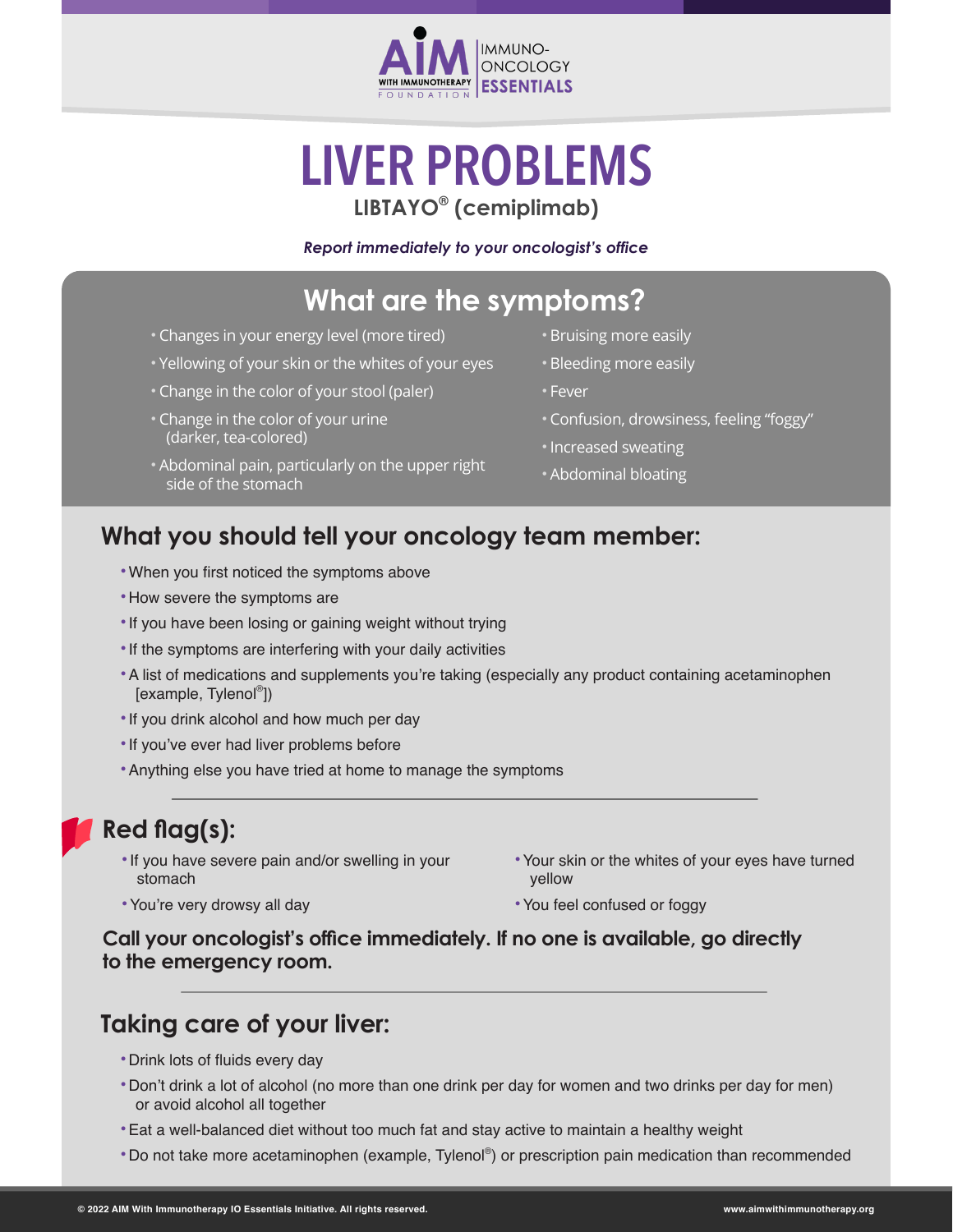

# **PITUITARY GLAND PROBLEMS**

**LIBTAYO® (cemiplimab)**

*Report immediately to your oncologist's office*

## **What are the symptoms?**

- Changes in your energy level (more tired)
- Dizziness
- 
- Confusion, drowsiness, feeling "foggy"
- Changes in sexual function
- Fever
- Nausea/vomiting
- Headache

• Problems with your vision

#### **What you should tell your oncology team member:**

- •When you first noticed the symptoms above
- •How severe the symptoms are
- •If the symptoms are interfering with your daily activities
- •A list of medications and supplements you're taking
- •If you've ever had pituitary problems before
- •Anything else you have tried at home to manage the symptoms
- •Note: Remind healthcare providers outside the oncology team that you are receiving immunotherapy for your cancer and it can affect your pituitary gland. This is particularly important if they are planning any scans of your head/brain

## **Red flag(s):**

•If you have severe head pain with vision changes, fever, nausea and vomiting, feeling "foggy," and/or very tired

**Call your oncologist's office immediately. If no one is available, go directly to the emergency room.**

#### **Taking care of your pituitary gland:**

- •Eat a healthy diet and exercise regularly
- •Continue taking any thyroid supplements you were prescribed prior to starting cancer therapy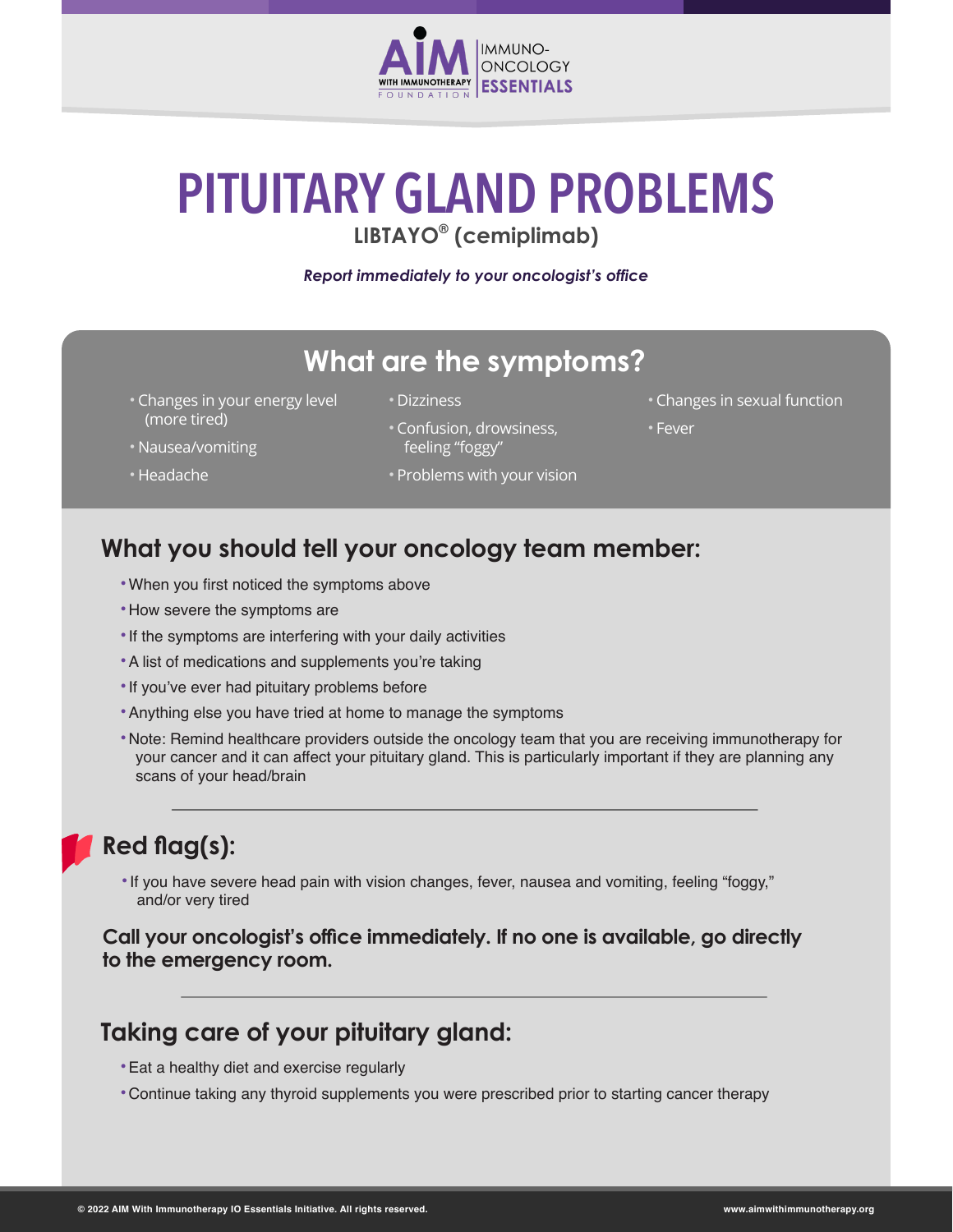

# **THYROID PROBLEMS LIBTAYO® (cemiplimab)**

*Report immediately to your oncologist's office*

## **What are the symptoms?**

- Changes in your energy level (eg, more tired)
- Changes in your appetite (either you're more hungry or less hungry)
- •If you have been losing or gaining weight without trying
- You are not able to tolerate hot or cold temperatures
- Changes in your mood, energy level, or behavior such as decreased sex drive, irritability, or forgetfulness
- Your heart races, seems to skip a beat, or flutters
- You have constipation or diarrhea
- Your skin is either drier or more oily than before
- Your hair is thinning

### **What you should tell your oncology team member:**

- •When you first noticed the symptoms above
- •How severe the symptoms are
- •If the symptoms are interfering with your daily activities
- •A list of medications and supplements you're taking
- •If you've ever had thyroid problems before
- •Anything else you have tried at home to manage the symptoms

### **Red flag(s):**

•If your thyroid gland (located in front of your windpipe) swells up

**Call your oncologist's office immediately. If no one is available, go directly to the emergency room.**

#### **Taking care of your thyroid gland:**

- •Eat a healthy diet and exercise regularly
- •Continue taking any thyroid supplements you were prescribed prior to starting cancer therapy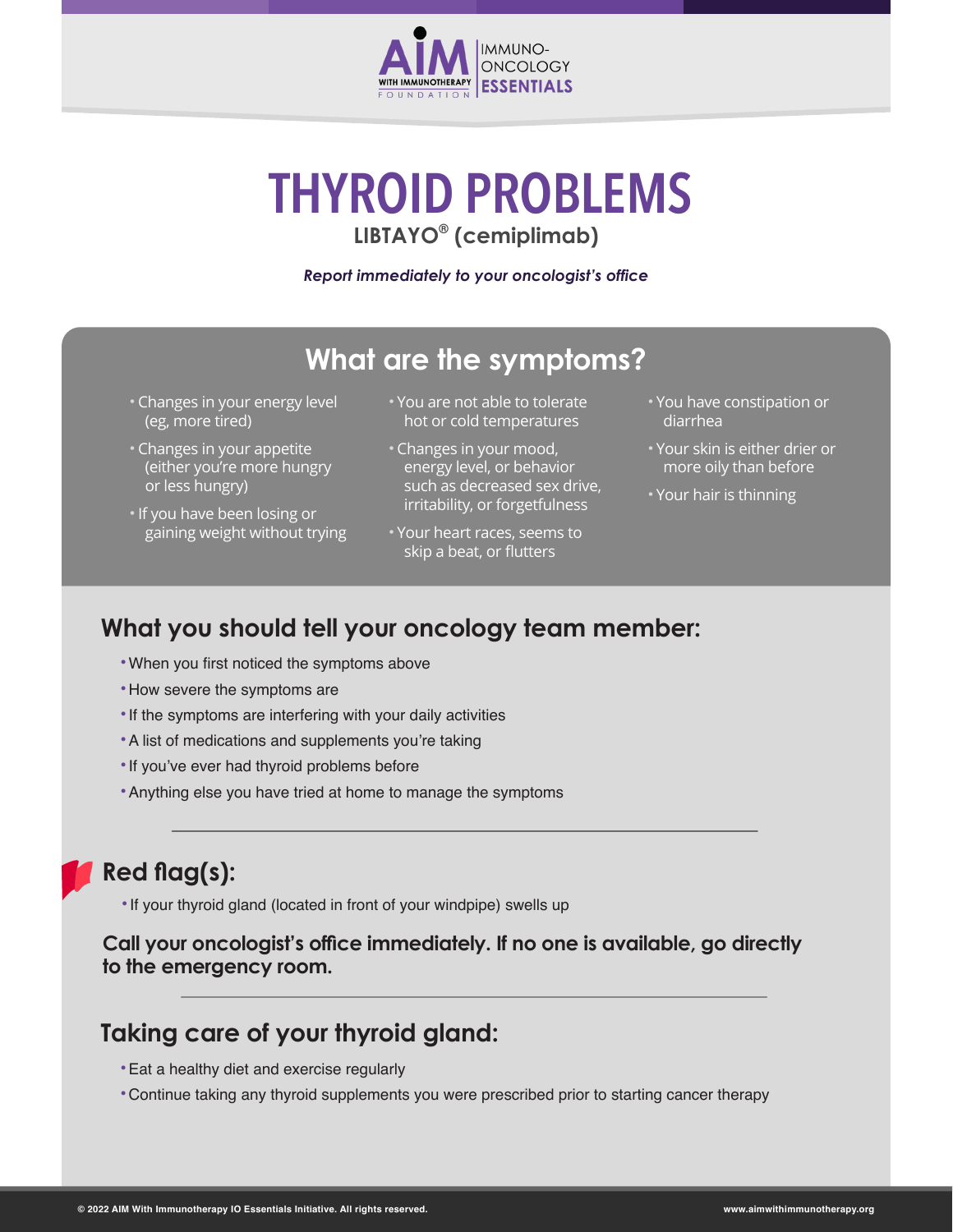

## **DIABETES (HIGH BLOOD GLUCOSE, HYPERGLYCEMIA) LIBTAYO® (cemiplimab)**

*Report immediately to your oncologist's office*

#### **What are the symptoms?**

- More frequent urination
- Greater thirst
- •Increased hunger
- You feel very tired
- Your breath smells sweet or fruity

#### **What you should tell your oncology team member:**

- •When you first noticed the symptoms above
- •How severe the symptoms are
- •If the symptoms are interfering with your daily activities
- •A list of medications and supplements you're taking
- •If you've been told you have diabetes before
- •Anything else you have tried at home to manage the symptoms

#### **Red flag(s):**

- •If you cannot do your daily living activities because of fatigue
- •You faint

**Call your oncologist's office immediately. If no one is available, go directly to the emergency room.**

#### **Taking care of your pancreas:**

•Eat a healthy diet and exercise regularly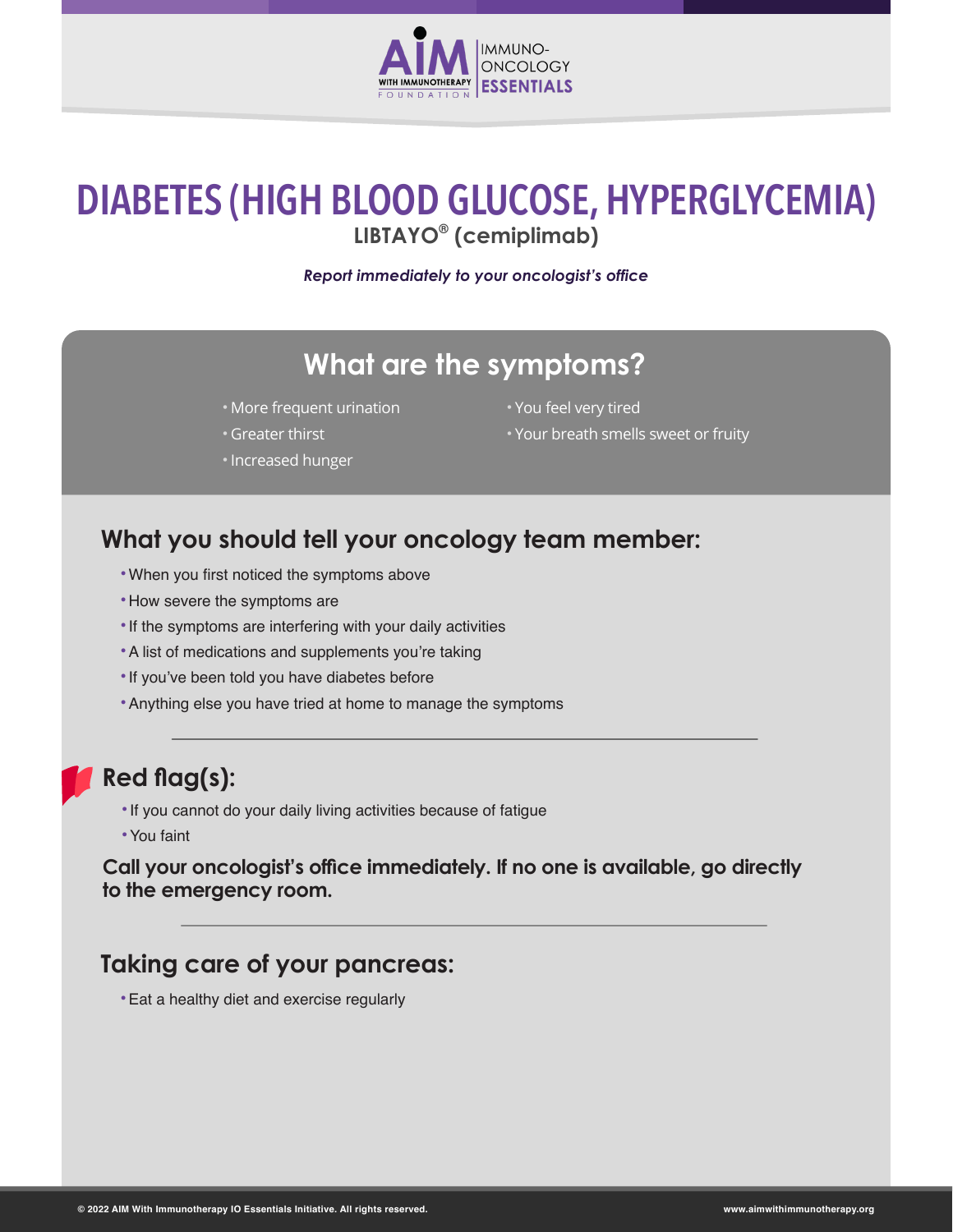

# **NERVE PROBLEMS LIBTAYO® (cemiplimab)**

*Report immediately to your oncologist's office*

### **What are the symptoms?**

- Weakness on one or both sides of the body (legs, arms, or face)
- New or worsened pain, numbness, or tingling in the hands or feet

#### • Trouble walking

- Difficulty writing
- Tremors (shakes)
- Trouble holding items (dropping things)
- Having a hard time getting dressed (eg, buttoning buttons)

#### **What you should tell your oncology team member:**

- •When you first noticed the symptoms above
- •How severe the symptoms are
- •If the symptoms are interfering with your daily activities
- •A list of medications and supplements you're taking
- •If you've ever had similar symptoms before, walking problems, or diabetes
- •Anything else you have tried at home to manage the symptoms

#### **Red flag(s):**

•If you have trouble breathing along with these symptoms

**Call your oncologist's office immediately. If no one is available, go directly to the emergency room.**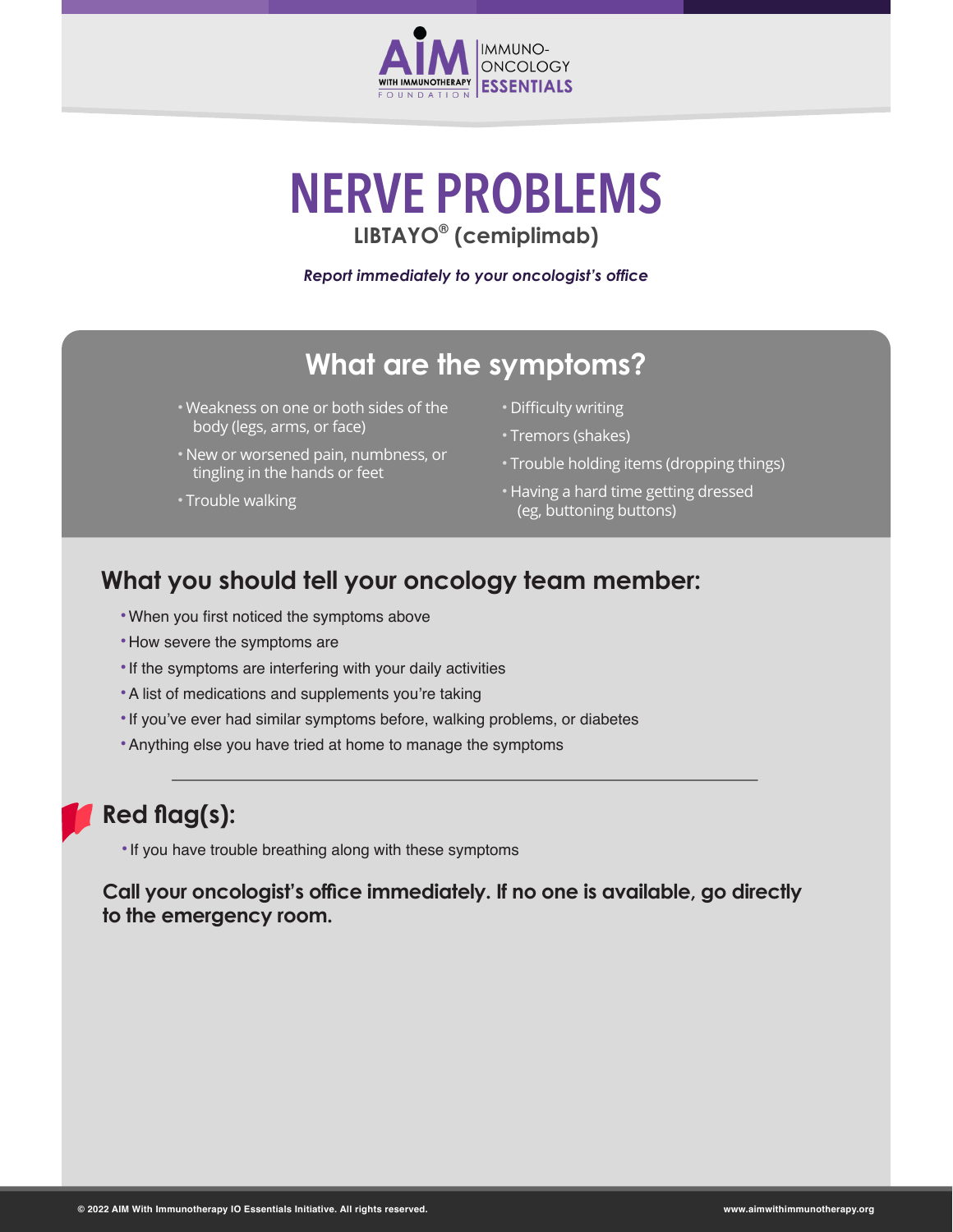

# **JOINT PAIN, SWELLING, OR STIFFNESS LIBTAYO® (cemiplimab)**

*Report immediately to your oncologist's office*

## **What are the symptoms?**

- •Joint pain
- •Joint stiffness

• Difficulty with walking or performing your daily activities

- •Joint swelling
- Redness around the joint

#### **What you should tell your oncology team member:**

- •When these symptoms started, what brings them on, and how long they last
- •Which joints are affected
- •If the symptoms are affecting your ability to do your daily activities
- •If you have ever had any joint problems in the past and are those symptoms worsening
- •If you also feel very tired
- •If you have any associated skin changes
- •Anything else you have tried at home to manage the symptoms

#### **Red flag(s):**

- •If you have sudden or severe onset of joint pain, swelling, or stiffness
- •You fall and the joint looks deformed or you can't place weight on the joint (such as your ankle) or use it at all

#### **Call your oncologist's office immediately. If no one is available, go directly to the emergency room.**

#### **Managing your side effects:**

- •With the approval of your oncologist's office, take over-the-counter anti-inflammatories/pain relievers such as ibuprofen (Advil®, Motrin®) or naproxen (Aleve®) to relieve pain and stiffness. Your oncology team member may give you stronger prescription drugs to ease joint problems
- •Apply an ice pack to swollen joints for 15 minutes several times a day
- •Keep the joint above your heart whenever you can to reduce swelling
- •Use elastic wrap or tape on the joint to support it
- •Try to stay as active as possible. Do 30 minutes of low-to-moderate-intensity physical activity most days of the week. Also try to do resistance training (calisthenics or with weights), yoga, tai chi, QiGong, Pilates, aquatic exercise, or a focused dance program
- •Avoid activities that cause pain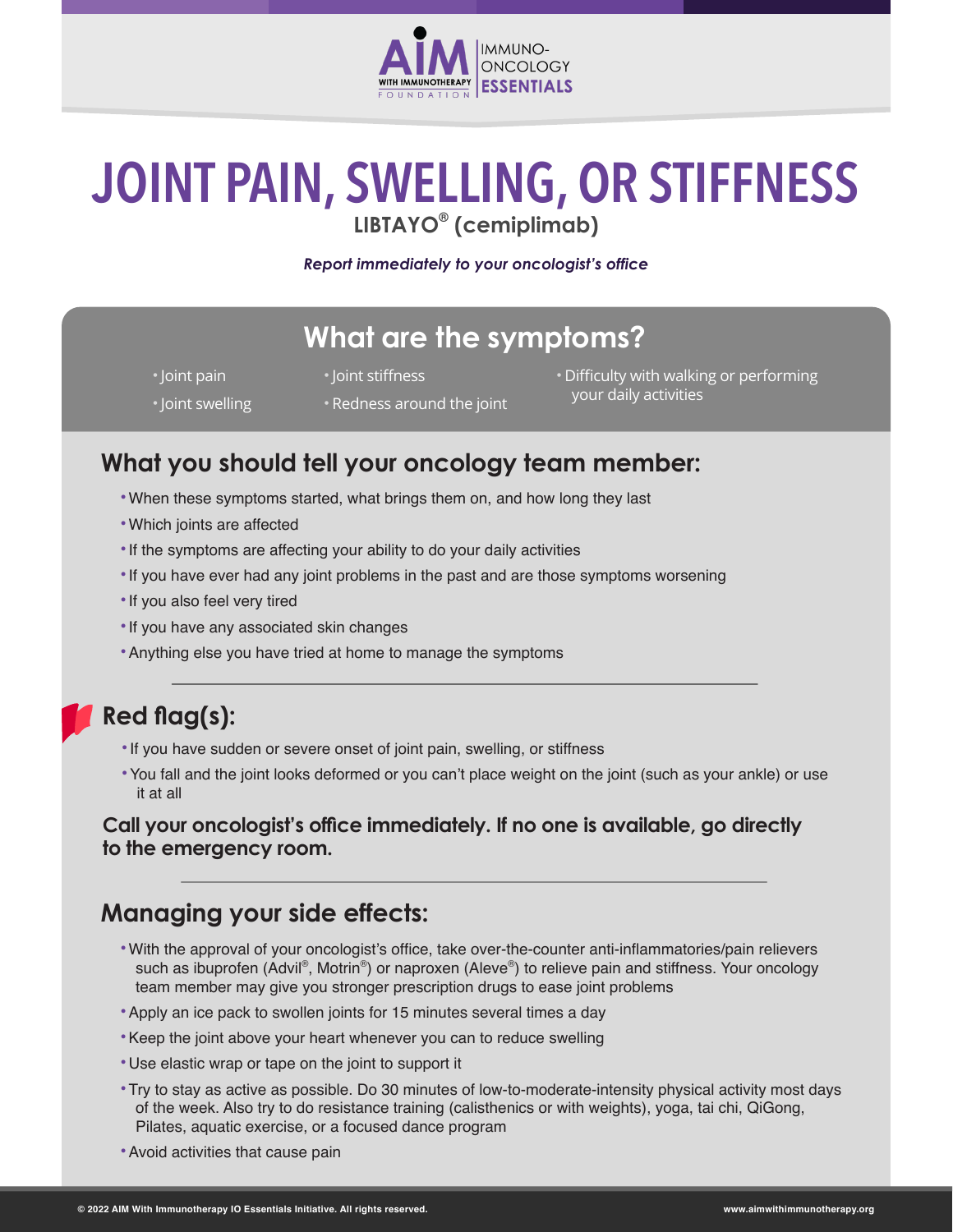

# **MUSCLE PAIN OR STIFFNESS LIBTAYO® (cemiplimab)**

*Report immediately to your oncologist's office*

## **What are the symptoms?**

- Muscle pain
- Easily tired from activity
- Muscle stiffness
- Muscle weakness

#### **What you should tell your oncology team member:**

- •When the symptom started and how it developed (slowly vs suddenly)
- •Whether you did any activity that might have caused it
- •Whether you have had an injury
- •Whether you have had any changes to your medications
- •Which muscles are affected
- •If the symptoms are affecting your ability to perform your daily activities
- •If you have had muscular problems previously and those existing symptoms are getting worse
- •If, in addition to muscle symptoms, you also feel very tired or short of breath
- •Anything else you have tried at home to manage the symptoms

#### **Red flag(s):**

- •If you have sudden, severe, or continuous muscle pain or weakness
- •Shortness of breath
- •Feeling foggy or confused
- •Vomiting
- •Tea-colored urine
- •Any chest pain

**Call your oncologist's office immediately. If no one is available, go directly to the emergency room.**

#### **Managing your side effects:**

- •With the approval of your oncologist's office, take over-the-counter anti-inflammatories/pain relievers such as ibuprofen (Advil®, Motrin®) or naproxen (Aleve®) to relieve pain and stiffness. Your oncology team member may give you stronger prescription drugs to ease joint problems
- •Apply heat or take a warm bath to relax the muscle
- •Avoid activities that cause pain but do try to stretch and keep active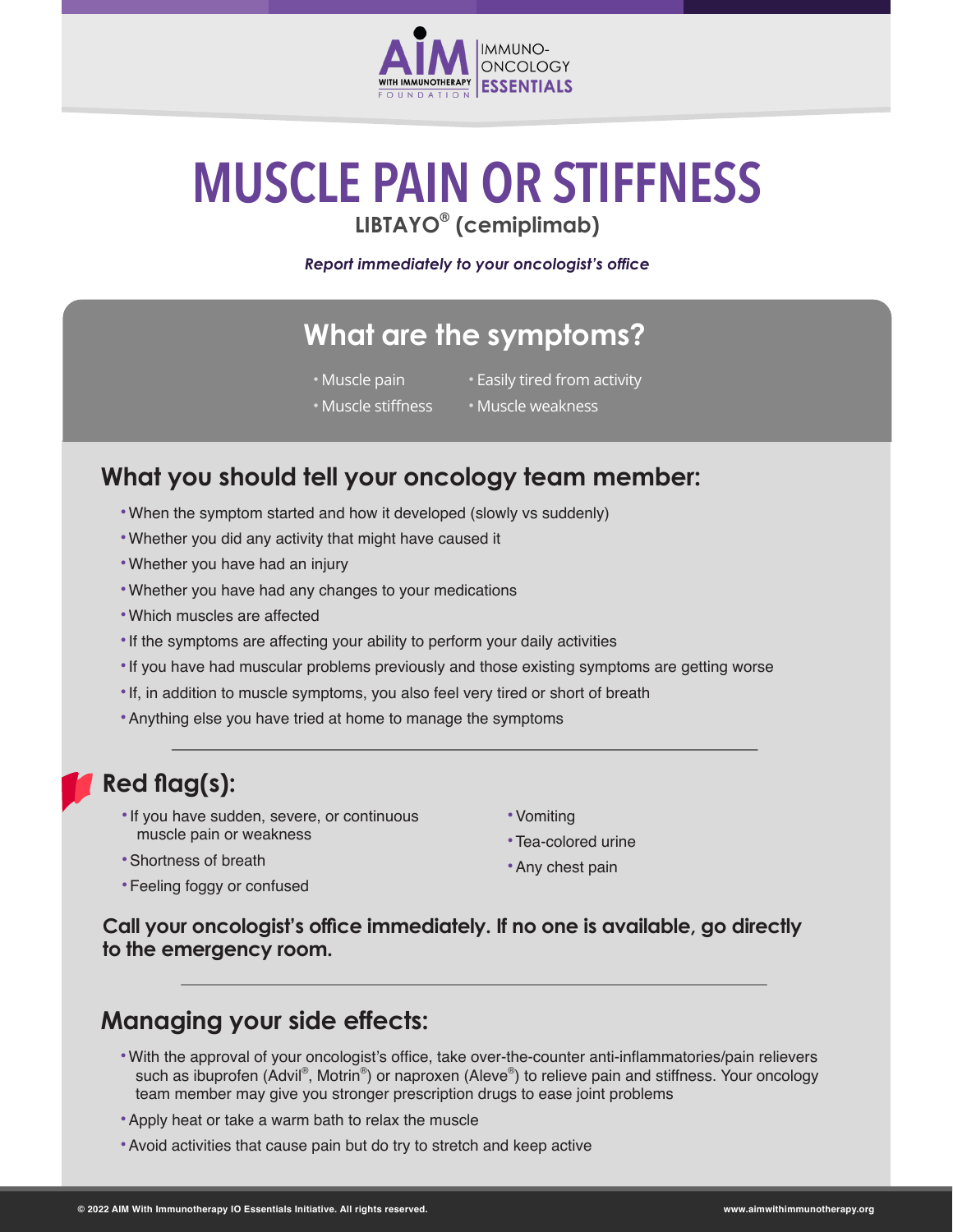

# **ADRENAL GLAND PROBLEMS LIBTAYO® (cemiplimab)**

#### *Report immediately to your oncologist's office*

## **What are the symptoms?**

- Fatigue/low energy
- Muscle weakness
- Muscle pain
- Feeling dizzy/light headed
- Feeling confused/foggy
- Feeling faint or actually fainting
- Nausea/vomiting
- Darkening/bronzing of skin
- Craving salty foods/drinks
- Feeling irritable or depressed
- Loss of appetite
- Weight loss

#### **What you should tell your oncology team member:**

- •When you first noticed the symptoms above and if they developed slowly vs suddenly
- How severe the symptoms are
- •If the symptoms are interfering with your daily activities
- •If you have recently been stressed or ill
- •A list of medications and supplements you're taking (including any steroids and recent dose changes)
- If you've ever had adrenal problems before
- •Anything you have tried at home to manage the symptoms

#### **Red flag(s):**

- •If you faint (pass out)
- •Are extremely confused or don't make sense to other people
- •Are extremely weak
- •Have severe vomiting/diarrhea
- •Have sudden, severe pain in your lower back, belly, or legs

#### **Call your oncologist's office immediately. If no one is available, go directly to the emergency room.**

#### **Taking care of your adrenal gland:**

•If you have been diagnosed with an adrenal insufficiency, your healthcare team will educate you about wearing a medical alert bracelet and being prepared with stress doses of corticosteroids for surgery, severe illness, injury, etc.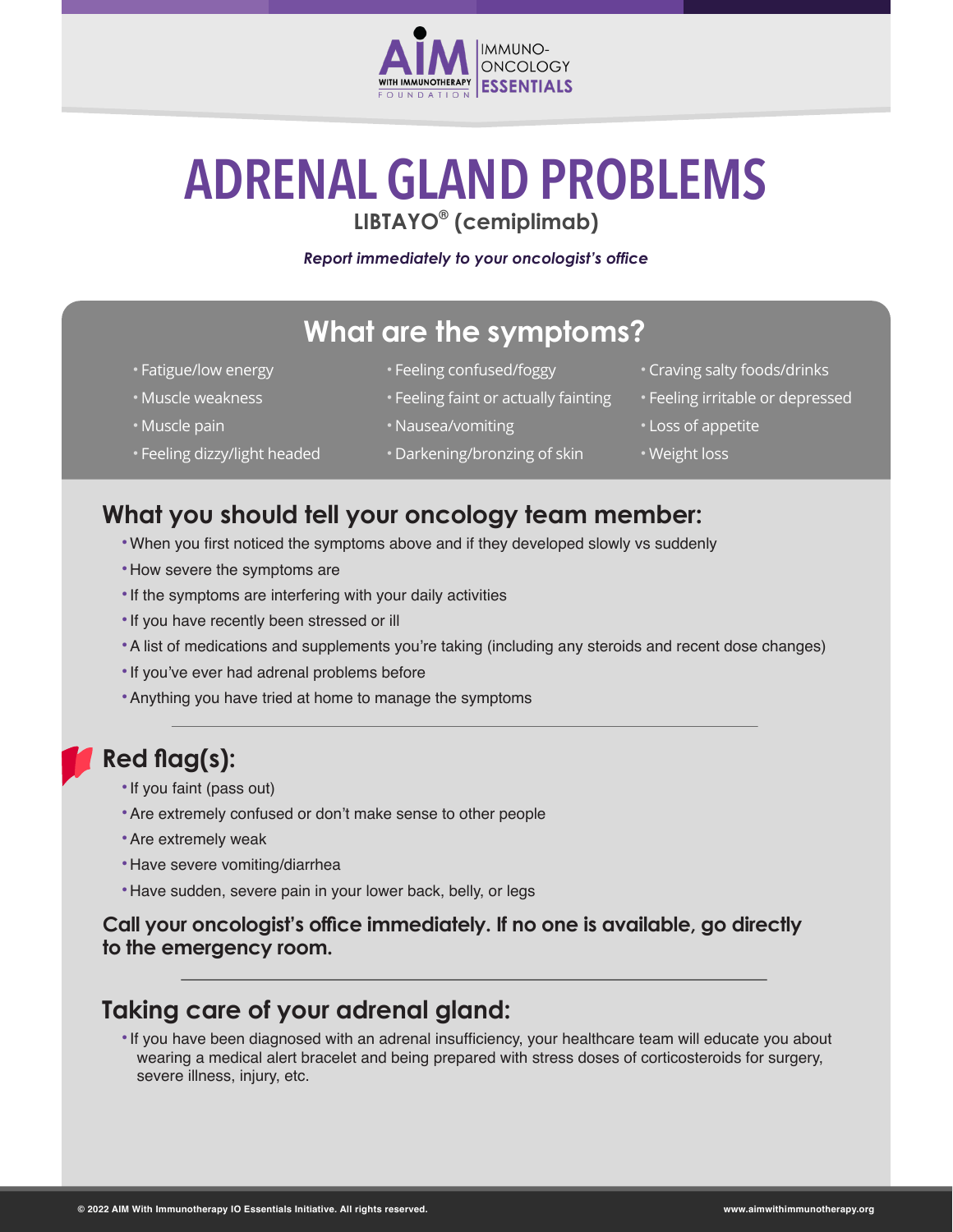

# **OTHER SYMPTOMS TO LOOK OUT FOR**

Below are other symptoms that you can have when you take LIBTAYO® (cemiplimab). We are very concerned about symptoms we have marked with a check mark. Please call the office if you develop any of these symptoms, and consider going directly to the Emergency Room if you have any of the red-flag symptoms.

| <b>Symptoms</b>                                                                                 | Red flags (Signs that something serious is going on<br>that needs immediate attention)                                                                                                                                                                                                                                                                 |
|-------------------------------------------------------------------------------------------------|--------------------------------------------------------------------------------------------------------------------------------------------------------------------------------------------------------------------------------------------------------------------------------------------------------------------------------------------------------|
| Appetite changes (not feeling hungry<br>or wanting to eat)                                      | · If you have no appetite plus you feel faint,<br>pass out, and/or have trouble thinking (cloudy<br>thinking, confusion)                                                                                                                                                                                                                               |
| Chest pain                                                                                      | . Any chest pain should be evaluated<br>immediately                                                                                                                                                                                                                                                                                                    |
| Feeling faint                                                                                   | · If you feel faint, have pale skin, are short of<br>breath, and/or your heart feels like it's beating<br>fast or irregularly                                                                                                                                                                                                                          |
| Fever                                                                                           | $\cdot$ If you have a fever over 104.0°F<br>· If you also have breathing problems                                                                                                                                                                                                                                                                      |
| Headaches                                                                                       | · If you have a very painful headache (the "worst<br>headache of your life"), head pain that doesn't<br>go away after a few hours, or head pain with<br>fever, neck pain or stiffness, and/or rash<br>· If you have head pain and changes in vision                                                                                                    |
| <b>Nausea</b>                                                                                   | · If you have uncontrolled nausea and it is<br>limiting your ability to eat or drink                                                                                                                                                                                                                                                                   |
| Shortness of breath (difficulty catching<br>your breath or getting enough air in<br>your lungs) | · If you have any trouble breathing or worsening<br>of your existing symptoms<br>If you have shortness of breath plus chest pain<br>and/or fainting<br>· If you have shortness of breath and swelling of<br>the legs or leg pain<br>. If you have shortness of breath, a cough that<br>produces colored or bloody mucus, fever,<br>sweating, or chills |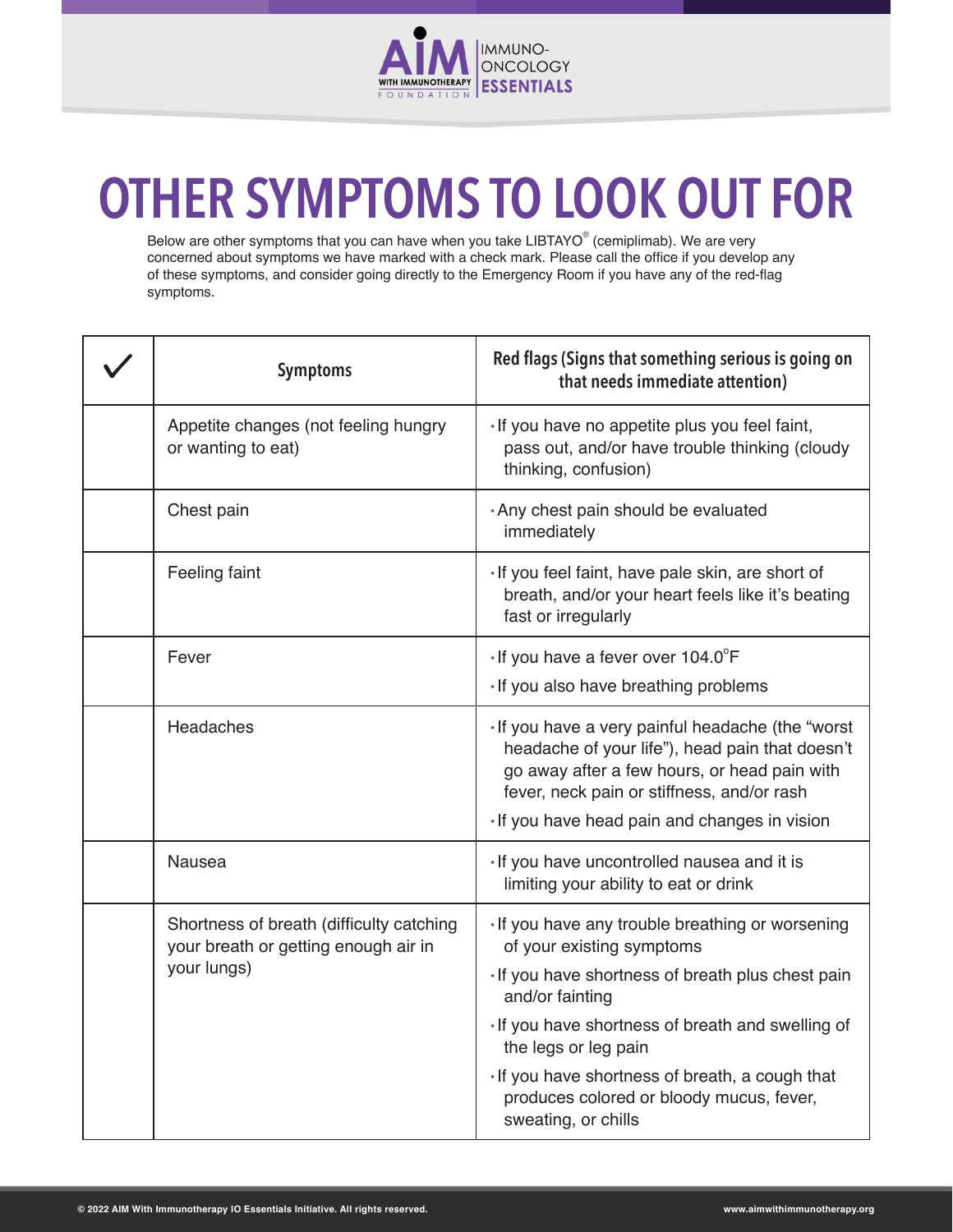

# **OTHER SYMPTOMS TO LOOK OUT FOR**

(Continued)

| <b>Symptoms</b>                                                                                            | Red flags (Signs that something serious is going on<br>that needs immediate attention)                                                                                                                                                                                                                     |
|------------------------------------------------------------------------------------------------------------|------------------------------------------------------------------------------------------------------------------------------------------------------------------------------------------------------------------------------------------------------------------------------------------------------------|
| Sleep changes (difficulty falling or<br>staying asleep)                                                    | . Fatigue that is affecting your ability to function                                                                                                                                                                                                                                                       |
| Vision and eye changes (blurry<br>vision, double vision, or other vision<br>problems; eye pain or redness) | · Sudden and severe symptoms, such as<br>sudden vision changes, eye pain, or redness                                                                                                                                                                                                                       |
| Vomiting (throwing up)                                                                                     | · If you go more than 24 hours without being<br>able to hold down foods or liquids, and/or<br>you vomit blood, your vomit looks like coffee<br>grounds, or you have severe stomach pain                                                                                                                    |
| Weight loss                                                                                                | · If you have no appetite plus you feel faint,<br>pass out, and/or have trouble thinking (cloudy<br>thinking, confusion)                                                                                                                                                                                   |
| Weakness (general or in your<br>muscles)                                                                   | · If you also have headaches and dizziness<br>If weakness is on the face or one side of<br>your body plus you have numbness, slurred<br>speech, confusion, drooping in the face<br>· If weakness is all over the body and you feel<br>very tired and even faint, have a fever, and<br>your heart is racing |